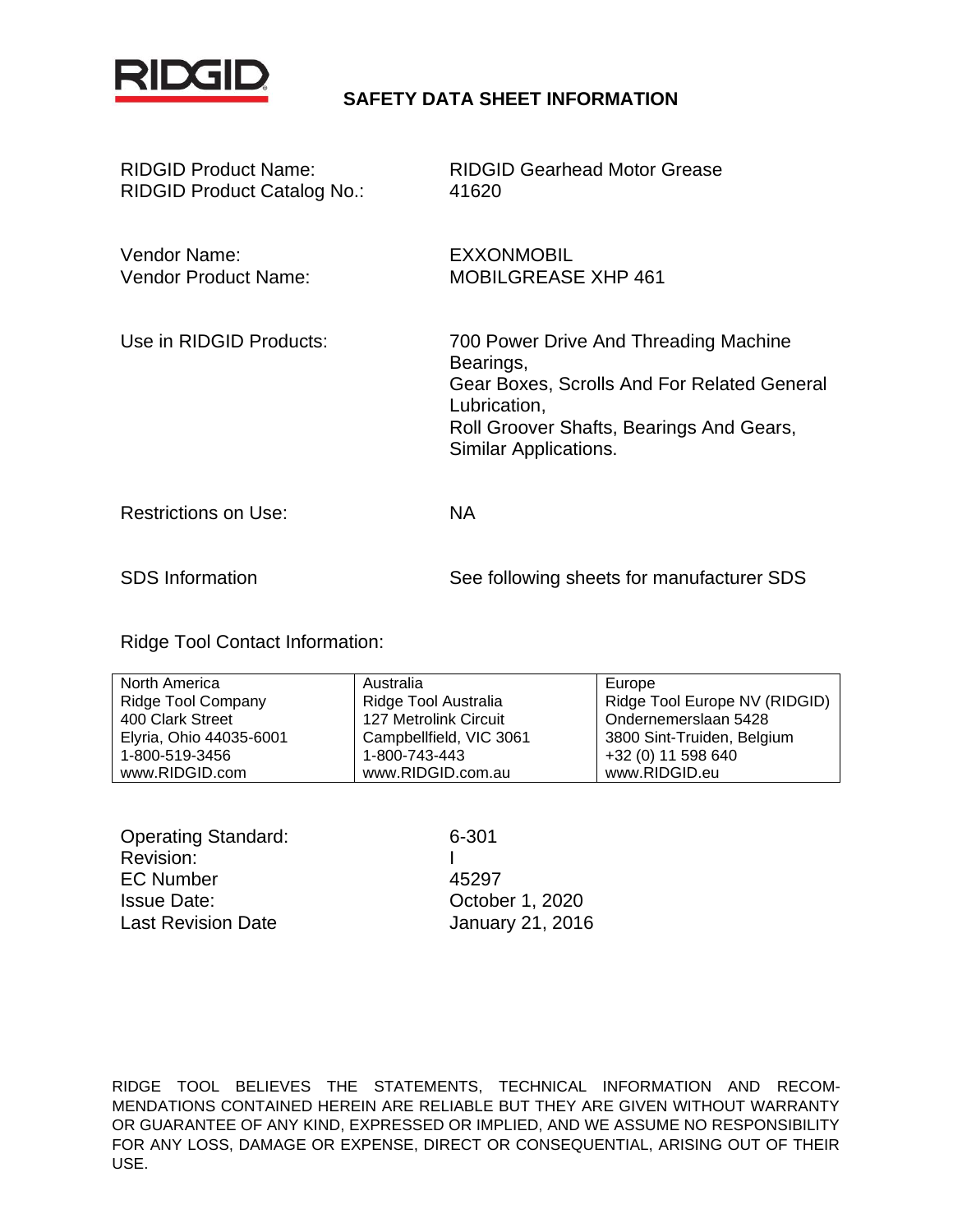

# **SAFETY DATA SHEET**

\_\_\_\_\_\_\_\_\_\_\_\_\_\_\_\_\_\_\_\_\_\_\_\_\_\_\_\_\_\_\_\_\_\_\_\_\_\_\_\_\_\_\_\_\_\_\_\_\_\_\_\_\_\_\_\_\_\_\_\_\_\_\_\_\_\_\_\_\_\_\_\_\_\_\_\_\_\_\_\_\_\_\_\_\_\_\_\_\_\_\_\_\_\_\_\_\_\_\_\_\_\_\_\_\_\_\_\_\_\_\_\_\_\_\_\_\_\_

**SECTION 1 PRODUCT AND COMPANY IDENTIFICATION**

### **PRODUCT**

**Product Name: MOBILGREASE XHP 461 Product Description:** Base Oil and Additives **Product Code:** 2015A0202550, 97G434 **Intended Use:** Grease

# **COMPANY IDENTIFICATION**

**Supplier: EXXON MOBIL CORPORATION** 22777 Springwoods Village Parkway Spring, TX 77389 USA **24 Hour Health Emergency 609-737-4411<br>Transportation Emergency Phone 600-424-9300** 

**Product Technical Information**<br> **MSDS Internet Address**<br> **MSDS Internet Address** 

 **Transportation Emergency Phone** 800-424-9300 or 703-527-3887 CHEMTREC  **MSDS Internet Address** www.exxon.com, www.mobil.com

# **SECTION 2 HAZARDS IDENTIFICATION**

This material is not hazardous according to regulatory guidelines (see (M)SDS Section 15).

# **Other hazard information:**

**HAZARD NOT OTHERWISE CLASSIFIED (HNOC):** None as defined under 29 CFR 1910.1200.

# **PHYSICAL / CHEMICAL HAZARDS**

No significant hazards.

# **HEALTH HAZARDS**

 High-pressure injection under skin may cause serious damage. Excessive exposure may result in eye, skin, or respiratory irritation.

# **ENVIRONMENTAL HAZARDS**

No significant hazards.

| <b>NFPA Hazard ID:</b> | Health: | Flammability: | Reactivity: 0 |  |
|------------------------|---------|---------------|---------------|--|
| <b>HMIS Hazard ID:</b> | Health: | Flammability: | Reactivity: 0 |  |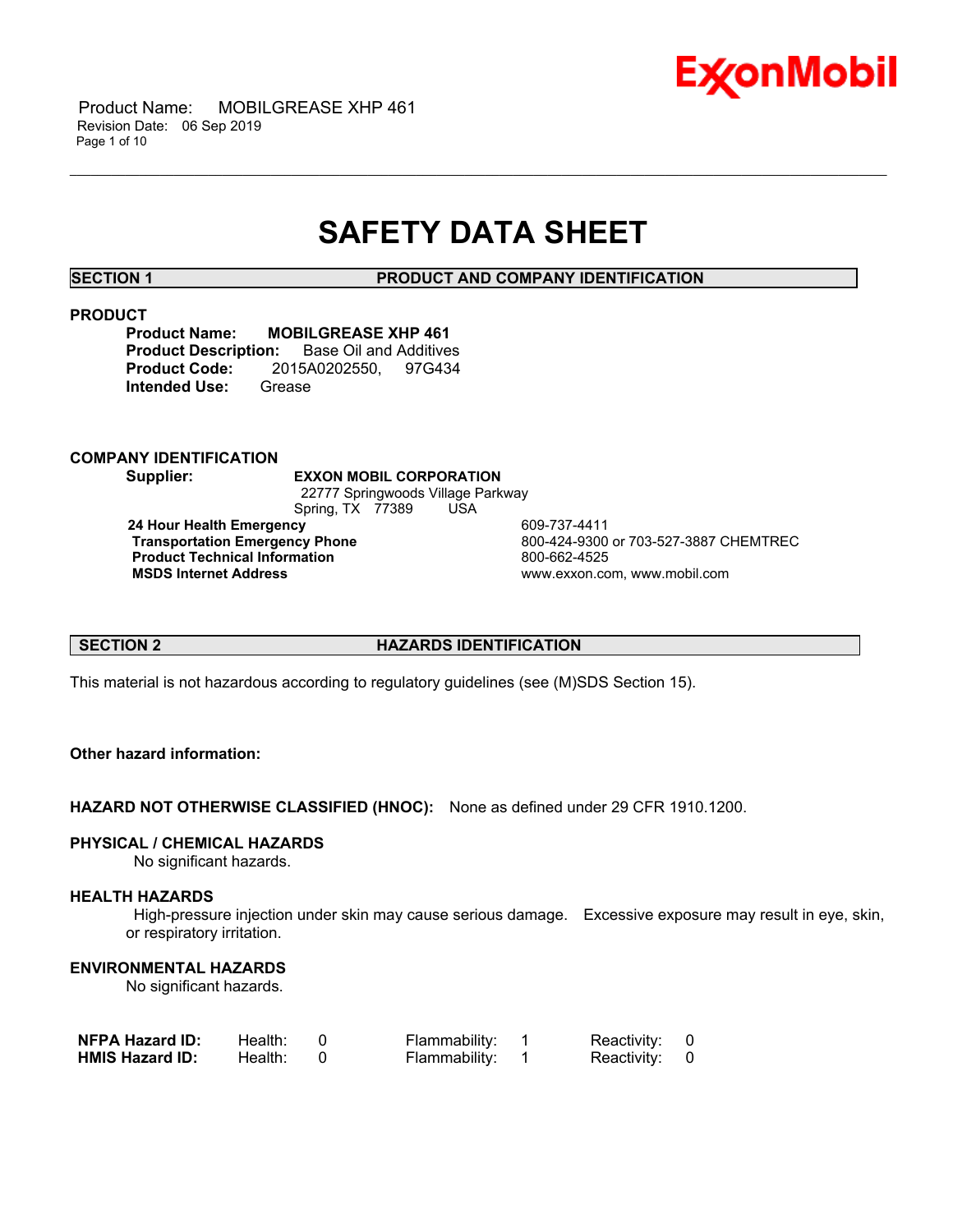

 Product Name: MOBILGREASE XHP 461 Revision Date: 06 Sep 2019 Page 2 of 10

**NOTE:** This material should not be used for any other purpose than the intended use in Section 1 without expert advice. Health studies have shown that chemical exposure may cause potential human health risks which may vary from person to person.

\_\_\_\_\_\_\_\_\_\_\_\_\_\_\_\_\_\_\_\_\_\_\_\_\_\_\_\_\_\_\_\_\_\_\_\_\_\_\_\_\_\_\_\_\_\_\_\_\_\_\_\_\_\_\_\_\_\_\_\_\_\_\_\_\_\_\_\_\_\_\_\_\_\_\_\_\_\_\_\_\_\_\_\_\_\_\_\_\_\_\_\_\_\_\_\_\_\_\_\_\_\_\_\_\_\_\_\_\_\_\_\_\_\_\_\_\_\_

# **SECTION 3 COMPOSITION / INFORMATION ON INGREDIENTS**

This material is defined as a mixture.

### **Hazardous Substance(s) or Complex Substance(s) required for disclosure**

| <b>Name</b>                                                               | CAS#       |                | <b>GHS Hazard Codes</b> |
|---------------------------------------------------------------------------|------------|----------------|-------------------------|
|                                                                           |            | Concentration* |                         |
| BENZENAMINE, N-PHENYL-, REACTION PRODUCTS<br>IWITH 2.4.4-TRIMETHYLPENTENE | 68411-46-1 | l - < 5%       | H316, H402, H412        |
| IZINC DIALKYL DITHIOPHOSPHATE                                             | 68457-79-4 | $- < 2.5\%$    | H315, H318, H401, H411  |
| <b>IZINC DINONYLNAPHTHALENE SULFONATE</b>                                 | 28016-00-4 | $0.1 - 5.1\%$  | H315, H318, H317        |

\* All concentrations are percent by weight unless material is a gas. Gas concentrations are in percent by volume.

As per paragraph (i) of 29 CFR 1910.1200, formulation is considered a trade secret and specific chemical identity and exact percentage (concentration) of composition may have been withheld. Specific chemical identity and exact percentage composition will be provided to health professionals, employees, or designated representatives in accordance with applicable provisions of paragraph (i).

### **SECTION 4 FIRST AID MEASURES**

#### **INHALATION**

Under normal conditions of intended use, this material is not expected to be an inhalation hazard.

#### **SKIN CONTACT**

Wash contact areas with soap and water. If product is injected into or under the skin, or into any part of the body, regardless of the appearance of the wound or its size, the individual should be evaluated immediately by a physician as a surgical emergency. Even though initial symptoms from high pressure injection may be minimal or absent, early surgical treatment within the first few hours may significantly reduce the ultimate extent of injury.

# **EYE CONTACT**

Flush thoroughly with water. If irritation occurs, get medical assistance.

#### **INGESTION**

First aid is normally not required. Seek medical attention if discomfort occurs.

# **SECTION 5 FIRE FIGHTING MEASURES**

# **EXTINGUISHING MEDIA**

**Appropriate Extinguishing Media:** Use water fog, foam, dry chemical or carbon dioxide (CO2) to extinguish flames.

**Inappropriate Extinguishing Media:** Straight Streams of Water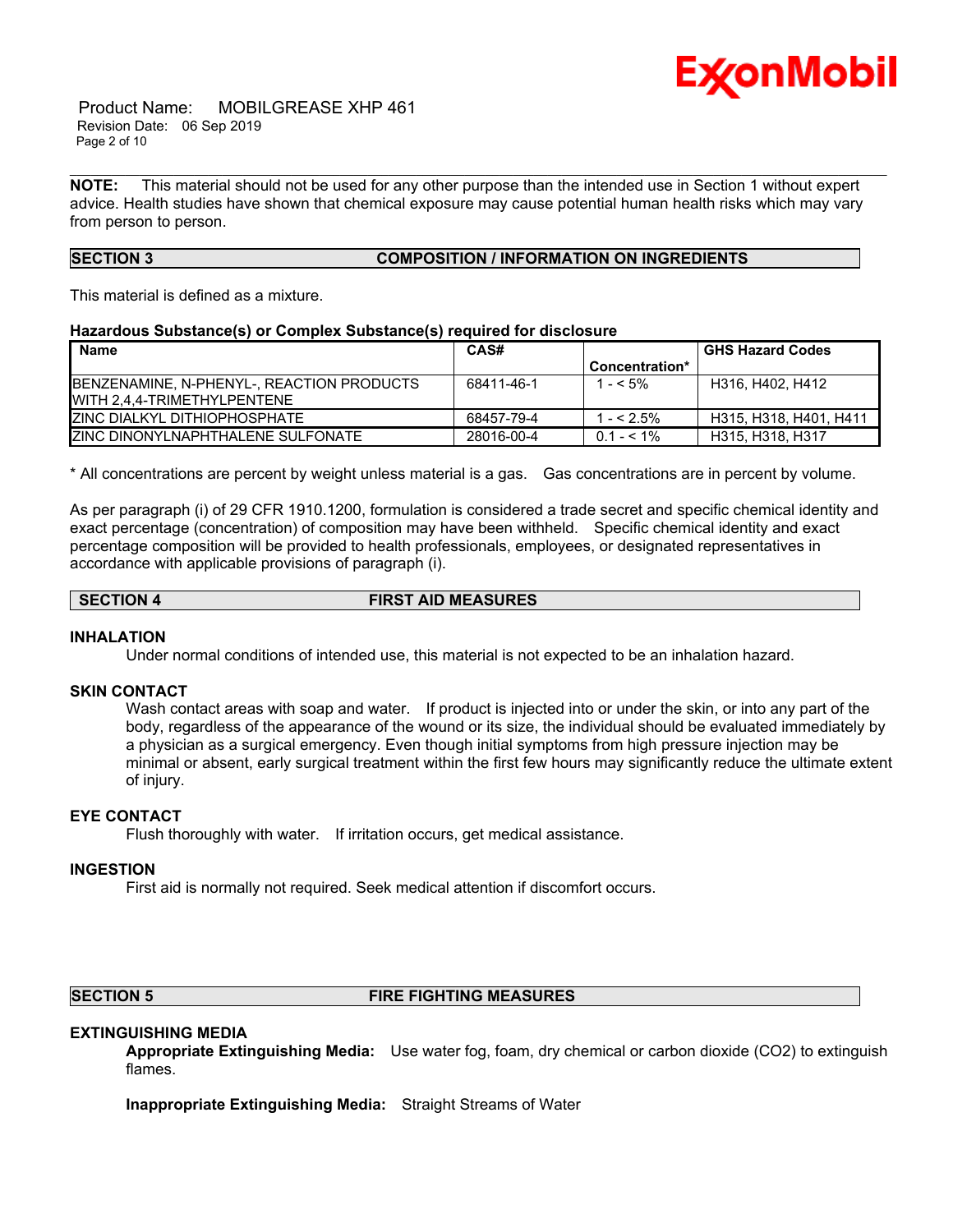

 Product Name: MOBILGREASE XHP 461 Revision Date: 06 Sep 2019 Page 3 of 10

#### **FIRE FIGHTING**

**Fire Fighting Instructions:** Evacuate area. Prevent runoff from fire control or dilution from entering streams, sewers, or drinking water supply. Firefighters should use standard protective equipment and in enclosed spaces, self-contained breathing apparatus (SCBA). Use water spray to cool fire exposed surfaces and to protect personnel.

\_\_\_\_\_\_\_\_\_\_\_\_\_\_\_\_\_\_\_\_\_\_\_\_\_\_\_\_\_\_\_\_\_\_\_\_\_\_\_\_\_\_\_\_\_\_\_\_\_\_\_\_\_\_\_\_\_\_\_\_\_\_\_\_\_\_\_\_\_\_\_\_\_\_\_\_\_\_\_\_\_\_\_\_\_\_\_\_\_\_\_\_\_\_\_\_\_\_\_\_\_\_\_\_\_\_\_\_\_\_\_\_\_\_\_\_\_\_

**Hazardous Combustion Products:** Aldehydes, Incomplete combustion products, Oxides of carbon, Smoke, Fume, Sulfur oxides

#### **FLAMMABILITY PROPERTIES**

**Flash Point [Method]:** >294°C (561°F) [EST. FOR OIL, ASTM D-92 (COC)] **Flammable Limits (Approximate volume % in air):** LEL: N/D UEL: N/D **Autoignition Temperature:** N/D

### **SECTION 6 ACCIDENTAL RELEASE MEASURES**

# **NOTIFICATION PROCEDURES**

In the event of a spill or accidental release, notify relevant authorities in accordance with all applicable regulations. US regulations require reporting releases of this material to the environment which exceed the applicable reportable quantity or oil spills which could reach any waterway including intermittent dry creeks. The National Response Center can be reached at (800)424-8802.

#### **PROTECTIVE MEASURES**

Avoid contact with spilled material. See Section 5 for fire fighting information. See the Hazard Identification Section for Significant Hazards. See Section 4 for First Aid Advice. See Section 8 for advice on the minimum requirements for personal protective equipment. Additional protective measures may be necessary, depending on the specific circumstances and/or the expert judgment of the emergency responders.

For emergency responders: Respiratory protection: respiratory protection will be necessary only in special cases, e.g., formation of mists. Half-face or full-face respirator with filter(s) for dust/organic vapor or Self Contained Breathing Apparatus (SCBA) can be used depending on the size of spill and potential level of exposure. If the exposure cannot be completely characterized or an oxygen deficient atmosphere is possible or anticipated, SCBA is recommended. Work gloves that are resistant to hydrocarbons are recommended. Gloves made of polyvinyl acetate (PVA) are not water-resistant and are not suitable for emergency use. Chemical goggles are recommended if splashes or contact with eyes is possible. Small spills: normal antistatic work clothes are usually adequate. Large spills: full body suit of chemical resistant, antistatic material is recommended.

### **SPILL MANAGEMENT**

**Land Spill:** Scrape up spilled material with shovels into a suitable container for recycle or disposal.

**Water Spill:** Stop leak if you can do it without risk. Confine the spill immediately with booms. Warn other shipping. Skim from surface.

Water spill and land spill recommendations are based on the most likely spill scenario for this material; however, geographic conditions, wind, temperature, (and in the case of a water spill) wave and current direction and speed may greatly influence the appropriate action to be taken. For this reason, local experts should be consulted. Note: Local regulations may prescribe or limit action to be taken.

# **ENVIRONMENTAL PRECAUTIONS**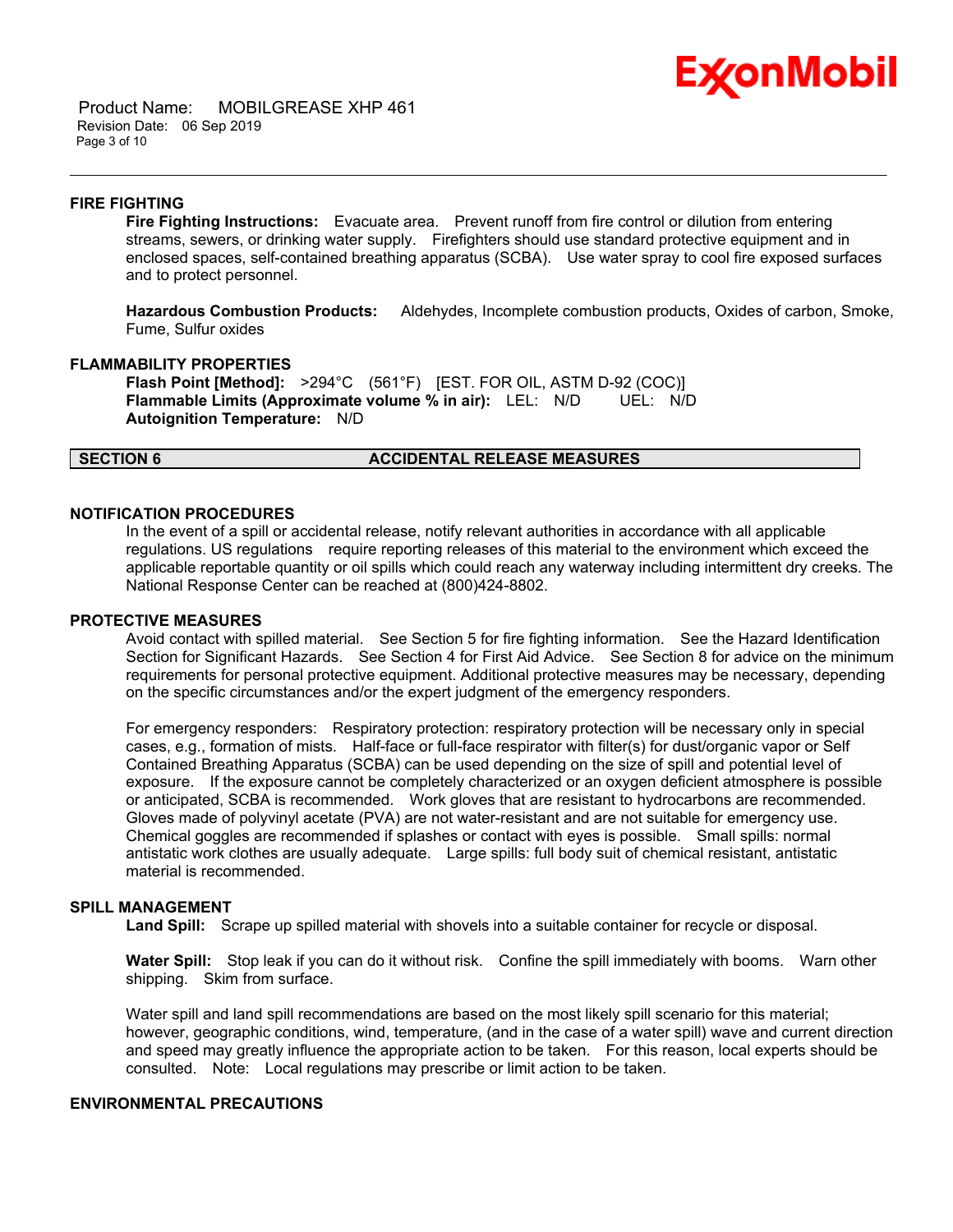

 Product Name: MOBILGREASE XHP 461 Revision Date: 06 Sep 2019 Page 4 of 10

Prevent entry into waterways, sewers, basements or confined areas.

### **SECTION 7 HANDLING AND STORAGE**

#### **HANDLING**

Prevent small spills and leakage to avoid slip hazard.

**Static Accumulator:** This material is not a static accumulator.

### **STORAGE**

Do not store in open or unlabelled containers.

**SECTION 8 EXPOSURE CONTROLS / PERSONAL PROTECTION**

\_\_\_\_\_\_\_\_\_\_\_\_\_\_\_\_\_\_\_\_\_\_\_\_\_\_\_\_\_\_\_\_\_\_\_\_\_\_\_\_\_\_\_\_\_\_\_\_\_\_\_\_\_\_\_\_\_\_\_\_\_\_\_\_\_\_\_\_\_\_\_\_\_\_\_\_\_\_\_\_\_\_\_\_\_\_\_\_\_\_\_\_\_\_\_\_\_\_\_\_\_\_\_\_\_\_\_\_\_\_\_\_\_\_\_\_\_\_

NOTE: Limits/standards shown for guidance only. Follow applicable regulations.

No biological limits allocated.

# **ENGINEERING CONTROLS**

The level of protection and types of controls necessary will vary depending upon potential exposure conditions. Control measures to consider:

No special requirements under ordinary conditions of use and with adequate ventilation.

### **PERSONAL PROTECTION**

Personal protective equipment selections vary based on potential exposure conditions such as applications, handling practices, concentration and ventilation. Information on the selection of protective equipment for use with this material, as provided below, is based upon intended, normal usage.

**Respiratory Protection:** If engineering controls do not maintain airborne contaminant concentrations at a level which is adequate to protect worker health, an approved respirator may be appropriate. Respirator selection, use, and maintenance must be in accordance with regulatory requirements, if applicable. Types of respirators to be considered for this material include:

No protection is ordinarily required under normal conditions of use and with adequate ventilation.

For high airborne concentrations, use an approved supplied-air respirator, operated in positive pressure mode. Supplied air respirators with an escape bottle may be appropriate when oxygen levels are inadequate, gas/vapor warning properties are poor, or if air purifying filter capacity/rating may be exceeded.

**Hand Protection:** Any specific glove information provided is based on published literature and glove manufacturer data. Glove suitability and breakthrough time will differ depending on the specific use conditions. Contact the glove manufacturer for specific advice on glove selection and breakthrough times for your use conditions. Inspect and replace worn or damaged gloves. The types of gloves to be considered for this material include: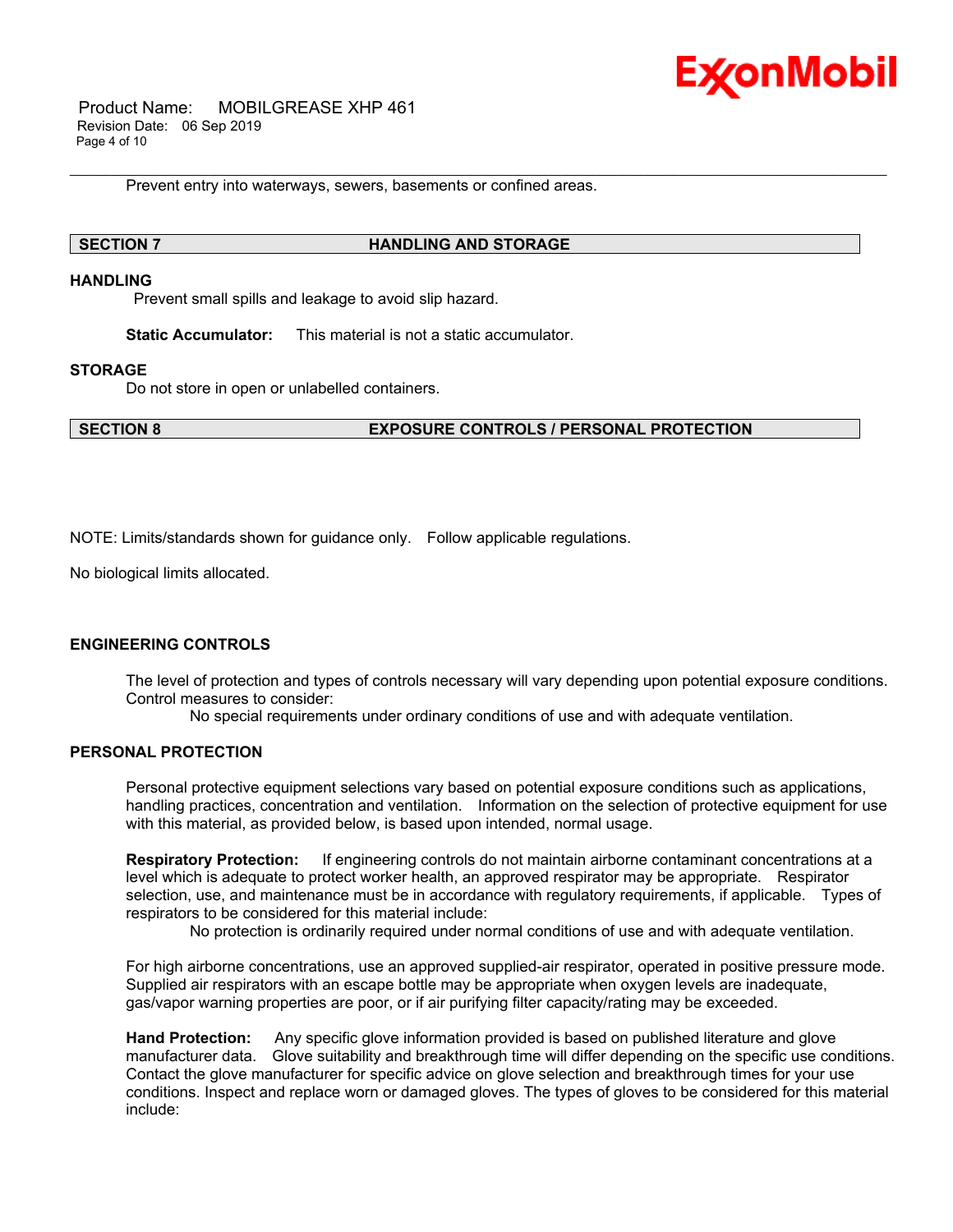

 Product Name: MOBILGREASE XHP 461 Revision Date: 06 Sep 2019 Page 5 of 10

No protection is ordinarily required under normal conditions of use.

**Eye Protection:** If contact is likely, safety glasses with side shields are recommended.

**Skin and Body Protection:** Any specific clothing information provided is based on published literature or manufacturer data. The types of clothing to be considered for this material include:

\_\_\_\_\_\_\_\_\_\_\_\_\_\_\_\_\_\_\_\_\_\_\_\_\_\_\_\_\_\_\_\_\_\_\_\_\_\_\_\_\_\_\_\_\_\_\_\_\_\_\_\_\_\_\_\_\_\_\_\_\_\_\_\_\_\_\_\_\_\_\_\_\_\_\_\_\_\_\_\_\_\_\_\_\_\_\_\_\_\_\_\_\_\_\_\_\_\_\_\_\_\_\_\_\_\_\_\_\_\_\_\_\_\_\_\_\_\_

 No skin protection is ordinarily required under normal conditions of use. In accordance with good industrial hygiene practices, precautions should be taken to avoid skin contact.

**Specific Hygiene Measures:** Always observe good personal hygiene measures, such as washing after handling the material and before eating, drinking, and/or smoking. Routinely wash work clothing and protective equipment to remove contaminants. Discard contaminated clothing and footwear that cannot be cleaned. Practice good housekeeping.

#### **ENVIRONMENTAL CONTROLS**

 Comply with applicable environmental regulations limiting discharge to air, water and soil. Protect the environment by applying appropriate control measures to prevent or limit emissions.

### **SECTION 9 PHYSICAL AND CHEMICAL PROPERTIES**

**Note: Physical and chemical properties are provided for safety, health and environmental considerations only and may not fully represent product specifications. Contact the Supplier for additional information.**

### **GENERAL INFORMATION**

**Physical State:** Solid **Form:** Semi-fluid **Color:** Blue **Odor:** Characteristic **Odor Threshold:** N/D

#### **IMPORTANT HEALTH, SAFETY, AND ENVIRONMENTAL INFORMATION**

**Relative Density (at 15 °C):** 0.9 **Flammability (Solid, Gas):** N/A **Flash Point [Method]:** >294°C (561°F) [EST. FOR OIL, ASTM D-92 (COC)] **Flammable Limits (Approximate volume % in air):** LEL: N/D UEL: N/D **Autoignition Temperature:** N/D **Boiling Point / Range:** > 316°C (600°F) [Estimated] **Decomposition Temperature:** N/D **Vapor Density (Air = 1):** N/D **Vapor Pressure:** < 0.013 kPa (0.1 mm Hg) at 20 °C [Estimated] **Evaporation Rate (n-butyl acetate = 1):** N/D **pH:** N/A **Log Pow (n-Octanol/Water Partition Coefficient):** > 3.5 [Estimated] **Solubility in Water:** Negligible **Viscosity:** 460 cSt (460 mm2/sec) at 40 °C **Oxidizing Properties:** See Hazards Identification Section.

# **OTHER INFORMATION**

**Freezing Point:** N/D **Melting Point:** N/D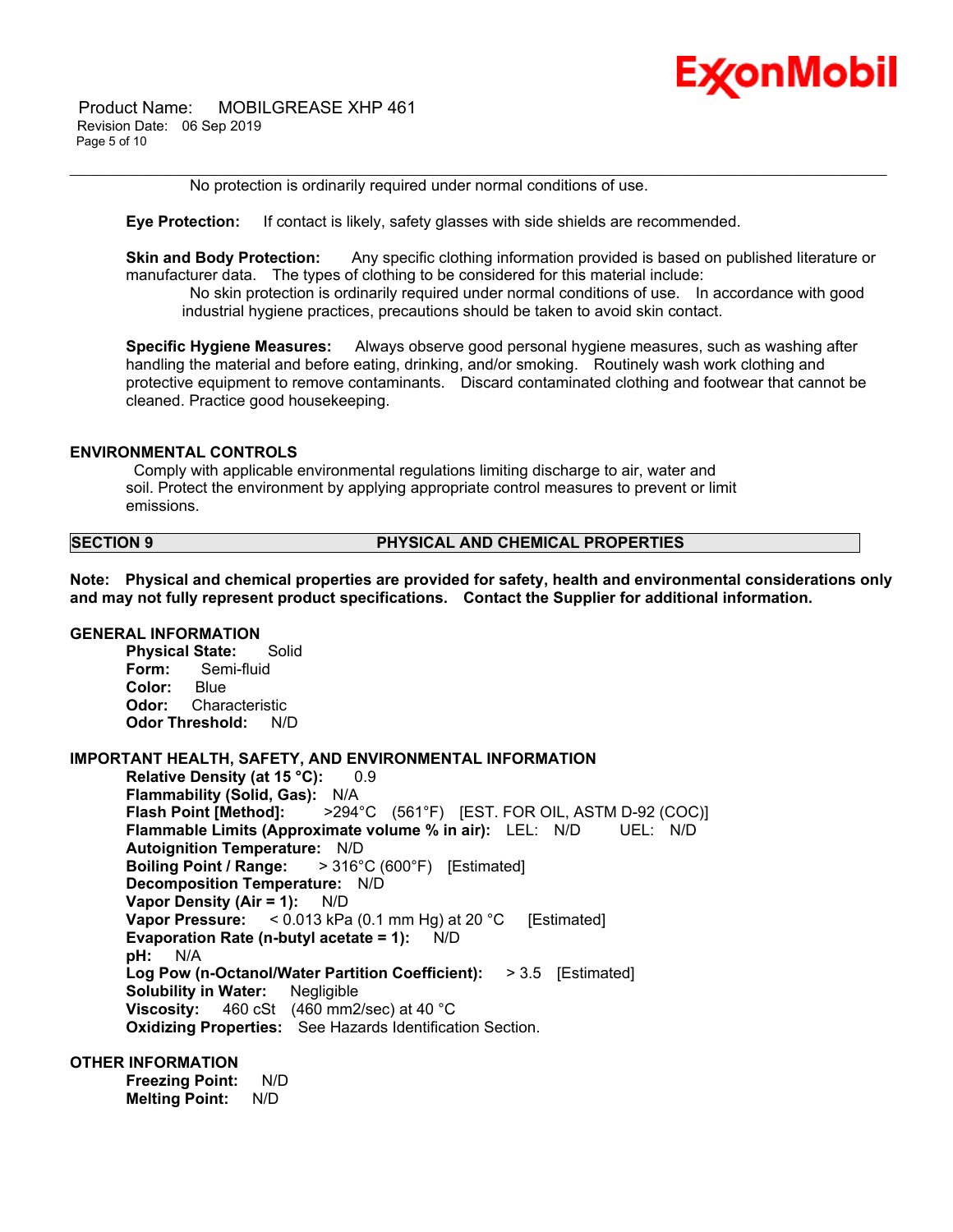

 Product Name: MOBILGREASE XHP 461 Revision Date: 06 Sep 2019 Page 6 of 10

### **DMSO Extract (mineral oil only), IP-346:** < 3 %wt

NOTE: Most physical properties above are for the oil component in the material.

# **SECTION 10 STABILITY AND REACTIVITY**

\_\_\_\_\_\_\_\_\_\_\_\_\_\_\_\_\_\_\_\_\_\_\_\_\_\_\_\_\_\_\_\_\_\_\_\_\_\_\_\_\_\_\_\_\_\_\_\_\_\_\_\_\_\_\_\_\_\_\_\_\_\_\_\_\_\_\_\_\_\_\_\_\_\_\_\_\_\_\_\_\_\_\_\_\_\_\_\_\_\_\_\_\_\_\_\_\_\_\_\_\_\_\_\_\_\_\_\_\_\_\_\_\_\_\_\_\_\_

**REACTIVITY:** See sub-sections below.

**STABILITY:** Material is stable under normal conditions.

**CONDITIONS TO AVOID:** Excessive heat. High energy sources of ignition.

**MATERIALS TO AVOID:** Strong oxidizers

**HAZARDOUS DECOMPOSITION PRODUCTS:** Material does not decompose at ambient temperatures.

**POSSIBILITY OF HAZARDOUS REACTIONS:** Hazardous polymerization will not occur.

# **SECTION 11 TOXICOLOGICAL INFORMATION**

# **INFORMATION ON TOXICOLOGICAL EFFECTS**

| <b>Hazard Class</b>                                               | <b>Conclusion / Remarks</b>                                                                        |
|-------------------------------------------------------------------|----------------------------------------------------------------------------------------------------|
| <b>Inhalation</b>                                                 |                                                                                                    |
| Acute Toxicity: No end point data for<br>lmaterial.               | Minimally Toxic. Based on assessment of the components.                                            |
| Irritation: No end point data for material.                       | Negligible hazard at ambient/normal handling temperatures.                                         |
| Ingestion                                                         |                                                                                                    |
| Acute Toxicity: No end point data for<br>material.                | Minimally Toxic. Based on assessment of the components.                                            |
| <b>Skin</b>                                                       |                                                                                                    |
| Acute Toxicity: No end point data for<br>lmaterial.               | Minimally Toxic. Based on assessment of the components.                                            |
| Skin Corrosion/Irritation: No end point data<br>for material.     | Negligible irritation to skin at ambient temperatures. Based on<br>assessment of the components.   |
| <b>Eye</b>                                                        |                                                                                                    |
| Serious Eye Damage/Irritation: No end point<br>data for material. | May cause mild, short-lasting discomfort to eyes. Based on<br>assessment of the components.        |
| <b>Sensitization</b>                                              |                                                                                                    |
| Respiratory Sensitization: No end point data<br>lfor material.    | Not expected to be a respiratory sensitizer.                                                       |
| Skin Sensitization: No end point data for<br>material.            | Not expected to be a skin sensitizer. Based on assessment of the<br>components.                    |
| Aspiration: Data available.                                       | Not expected to be an aspiration hazard. Based on physico-<br>chemical properties of the material. |
| Germ Cell Mutagenicity: No end point data<br>for material.        | Not expected to be a germ cell mutagen. Based on assessment of<br>the components.                  |
| Carcinogenicity: No end point data for<br>material.               | Not expected to cause cancer. Based on assessment of the<br>components.                            |
| Reproductive Toxicity: No end point data<br>for material.         | Not expected to be a reproductive toxicant. Based on assessment<br>of the components.              |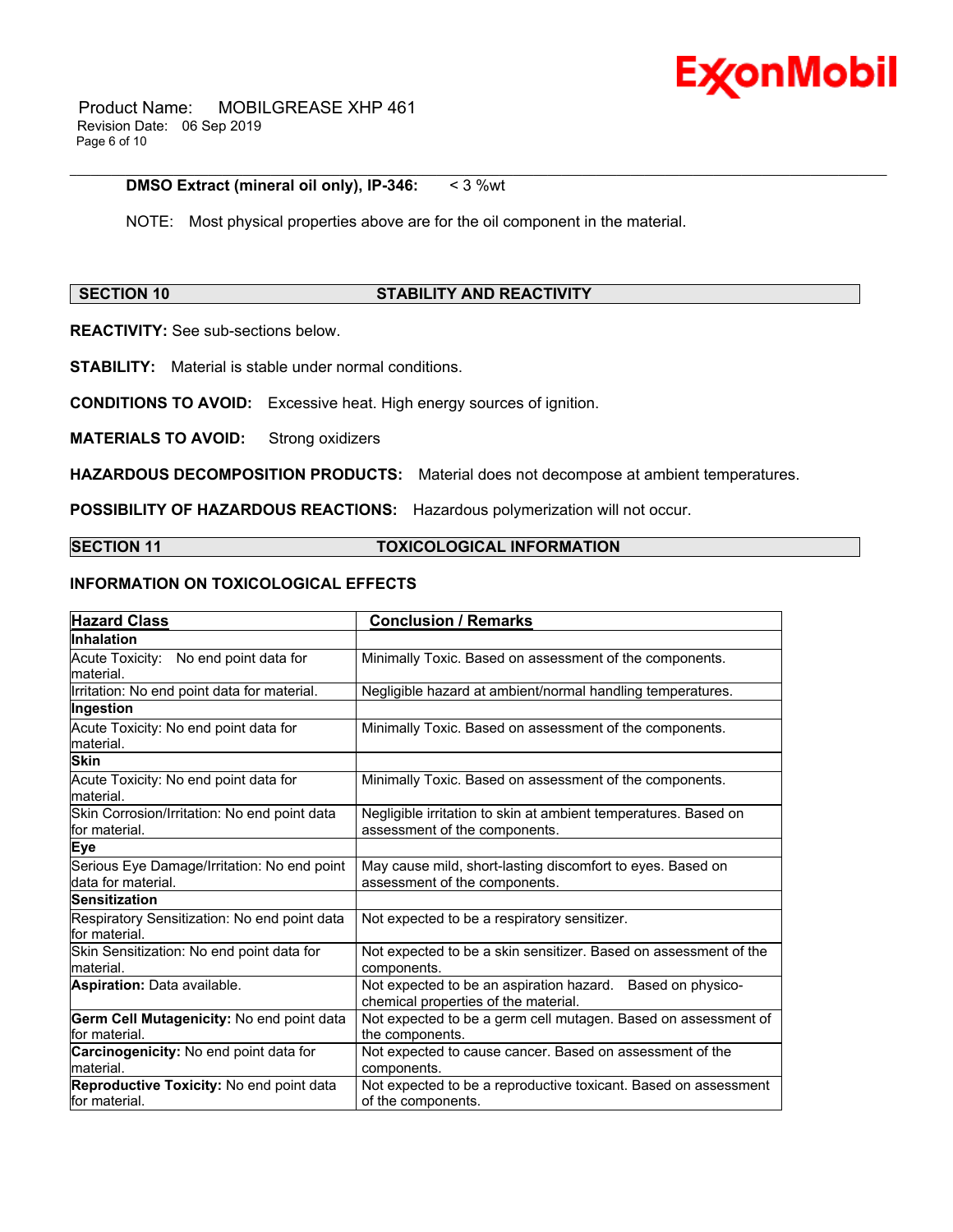

 Product Name: MOBILGREASE XHP 461 Revision Date: 06 Sep 2019 Page 7 of 10

| Lactation: No end point data for material.            | Not expected to cause harm to breast-fed children.                                                                |
|-------------------------------------------------------|-------------------------------------------------------------------------------------------------------------------|
| Specific Target Organ Toxicity (STOT)                 |                                                                                                                   |
| Single Exposure: No end point data for<br>material.   | Not expected to cause organ damage from a single exposure.                                                        |
| Repeated Exposure: No end point data for<br>material. | Not expected to cause organ damage from prolonged or repeated<br>exposure. Based on assessment of the components. |

# **OTHER INFORMATION**

# **For the product itself:**

Component concentrations in this formulation would not be expected to cause skin sensitization, based on tests of the components, this formulation, or similar formulations.

# **Contains:**

Base oil severely refined: Not carcinogenic in animal studies. Representative material passes IP-346, Modified Ames test, and/or other screening tests. Dermal and inhalation studies showed minimal effects; lung non-specific infiltration of immune cells, oil deposition and minimal granuloma formation. Not sensitizing in test animals.

# **The following ingredients are cited on the lists below:** None.

| $1 =$ NTP CARC | $3 = IARC 1$  | $5 = IARC 2B$ |
|----------------|---------------|---------------|
| 2 = NTP SUS    | $4 = IARC 2A$ | 6 = OSHA CARC |

## **SECTION 12 ECOLOGICAL INFORMATION**

The information given is based on data for the material, components of the material, or for similar materials, through the application of bridging principals.

# **ECOTOXICITY**

Material -- Not expected to be harmful to aquatic organisms.

#### **MOBILITY**

 Base oil component -- Low solubility and floats and is expected to migrate from water to the land. Expected to partition to sediment and wastewater solids.

# **PERSISTENCE AND DEGRADABILITY**

# **Biodegradation:**

Base oil component -- Expected to be inherently biodegradable

# **BIOACCUMULATION POTENTIAL**

 Base oil component -- Has the potential to bioaccumulate, however metabolism or physical properties may reduce the bioconcentration or limit bioavailability.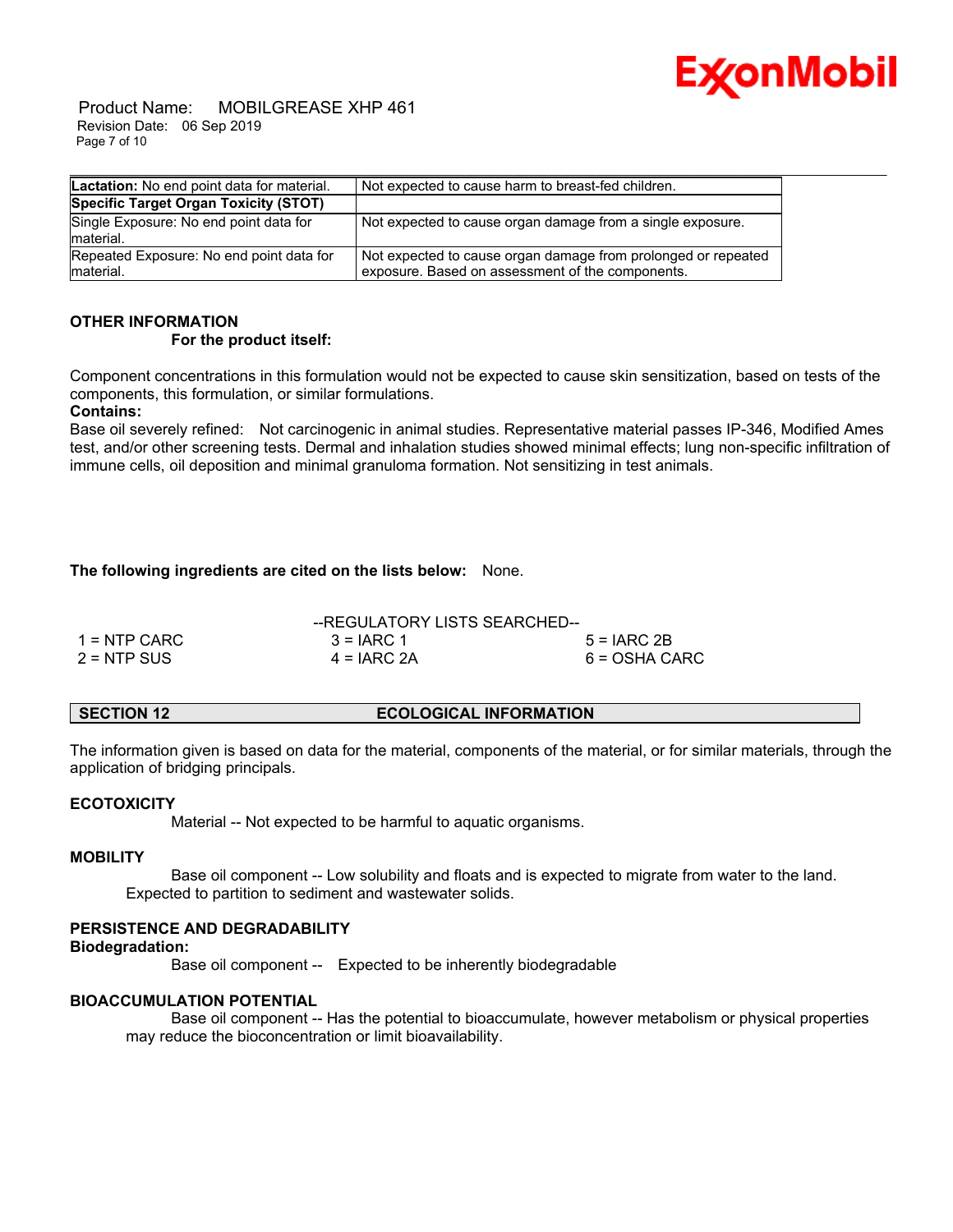

 Product Name: MOBILGREASE XHP 461 Revision Date: 06 Sep 2019 Page 8 of 10

#### **SECTION 13 DISPOSAL CONSIDERATIONS**

\_\_\_\_\_\_\_\_\_\_\_\_\_\_\_\_\_\_\_\_\_\_\_\_\_\_\_\_\_\_\_\_\_\_\_\_\_\_\_\_\_\_\_\_\_\_\_\_\_\_\_\_\_\_\_\_\_\_\_\_\_\_\_\_\_\_\_\_\_\_\_\_\_\_\_\_\_\_\_\_\_\_\_\_\_\_\_\_\_\_\_\_\_\_\_\_\_\_\_\_\_\_\_\_\_\_\_\_\_\_\_\_\_\_\_\_\_\_

Disposal recommendations based on material as supplied. Disposal must be in accordance with current applicable laws and regulations, and material characteristics at time of disposal.

### **DISPOSAL RECOMMENDATIONS**

 Product is suitable for burning in an enclosed controlled burner for fuel value or disposal by supervised incineration at very high temperatures to prevent formation of undesirable combustion products.

#### **REGULATORY DISPOSAL INFORMATION**

 RCRA Information: The unused product, in our opinion, is not specifically listed by the EPA as a hazardous waste (40 CFR, Part 261D), nor is it formulated to contain materials which are listed as hazardous wastes. It does not exhibit the hazardous characteristics of ignitability, corrositivity or reactivity and is not formulated with contaminants as determined by the Toxicity Characteristic Leaching Procedure (TCLP). However, used product may be regulated.

**Empty Container Warning** Empty Container Warning (where applicable): Empty containers may contain residue and can be dangerous. Do not attempt to refill or clean containers without proper instructions. Empty drums should be completely drained and safely stored until appropriately reconditioned or disposed. Empty containers should be taken for recycling, recovery, or disposal through suitably qualified or licensed contractor and in accordance with governmental regulations. DO NOT PRESSURISE, CUT, WELD, BRAZE, SOLDER, DRILL, GRIND, OR EXPOSE SUCH CONTAINERS TO HEAT, FLAME, SPARKS, STATIC ELECTRICITY, OR OTHER SOURCES OF IGNITION. THEY MAY EXPLODE AND CAUSE INJURY OR DEATH.

# **SECTION 14 TRANSPORT INFORMATION**

- **LAND (DOT):** Not Regulated for Land Transport
- **LAND (TDG):** Not Regulated for Land Transport
- **SEA (IMDG):** Not Regulated for Sea Transport according to IMDG-Code

**Marine Pollutant:** No

# **AIR (IATA):** Not Regulated for Air Transport

# **SECTION 15 REGULATORY INFORMATION**

**OSHA HAZARD COMMUNICATION STANDARD:** This material is not considered hazardous in accordance with OSHA HazCom 2012, 29 CFR 1910.1200.

**Listed or exempt from listing/notification on the following chemical inventories:** AICS, DSL, ENCS, IECSC, ISHL, KECI, PICCS, TCSI, TSCA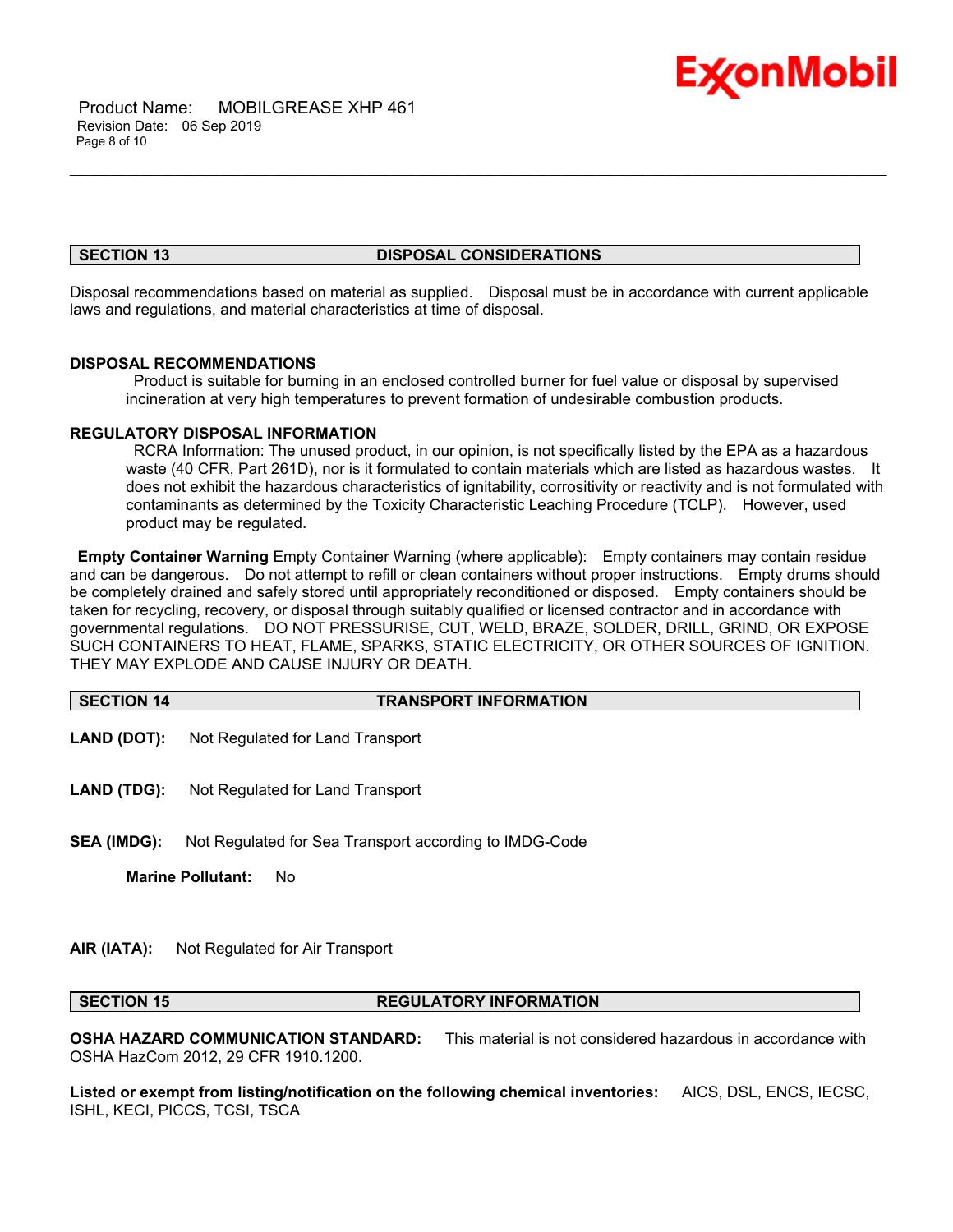

**SARA 302:** No chemicals in this material are subject to the reporting requirements of SARA Title III, Section 302

\_\_\_\_\_\_\_\_\_\_\_\_\_\_\_\_\_\_\_\_\_\_\_\_\_\_\_\_\_\_\_\_\_\_\_\_\_\_\_\_\_\_\_\_\_\_\_\_\_\_\_\_\_\_\_\_\_\_\_\_\_\_\_\_\_\_\_\_\_\_\_\_\_\_\_\_\_\_\_\_\_\_\_\_\_\_\_\_\_\_\_\_\_\_\_\_\_\_\_\_\_\_\_\_\_\_\_\_\_\_\_\_\_\_\_\_\_\_

# **SARA (311/312) REPORTABLE GHS HAZARD CLASSES:** None.

# **SARA (313) TOXIC RELEASE INVENTORY:**

| <b>Chemical Name</b>   | <b>CAS Number</b> | <b>Typical Value</b> |
|------------------------|-------------------|----------------------|
| <b>ZINC DIALKYL</b>    | 68457-79-4        | $- < 2.5\%$          |
| <b>DITHIOPHOSPHATE</b> |                   |                      |

# **The following ingredients are cited on the lists below:**

| <b>Chemical Name</b>                                                            | <b>CAS Number</b> | <b>List Citations</b> |
|---------------------------------------------------------------------------------|-------------------|-----------------------|
| <b>IHYDROTREATED RESIDUAL OIL</b>                                               | 64742-57-0        | 17, 18                |
| ISEVERELY HYDROTREATED<br><b>IHEAVY PARAFFINIC</b><br><b>IDISTILLATE</b>        | 64742-54-7        | 17, 18, 19            |
| <b>ISEVERELY HYDROTREATED</b><br><b>IHEAVY PARAFFINIC</b><br><b>IDISTILLATE</b> | 64742-54-7        | 19                    |
| <b>IZINC DIALKYL</b><br><b>IDITHIOPHOSPHATE</b>                                 | 68457-79-4        | 13, 15, 17, 18, 19    |
| <b>IZINC DINONYLNAPHTHALENE</b><br><b>ISULFONATE</b>                            | 28016-00-4        | 15                    |

# --REGULATORY LISTS SEARCHED--

| $1 = ACGIH ALL$ | $6 = TSCA 5a2$   | $11$ = CA P65 REPRO | $16 = MN$ RTK |
|-----------------|------------------|---------------------|---------------|
| $2 = ACGIH A1$  | $7 = TSCA5e$     | $12$ = CA RTK       | $17 = NJ RTK$ |
| $3 = ACGIH A2$  | $8 = TSCA6$      | $13 = IL$ RTK       | $18 = PA RTK$ |
| $4 = OSHA Z$    | $9 = TSCA 12b$   | $14 = LA RTK$       | 19 = RI RTK   |
| $5 = TSCA4$     | 10 = CA P65 CARC | $15 = M1 293$       |               |
|                 |                  |                     |               |

Code key: CARC=Carcinogen; REPRO=Reproductive

# **SECTION 16 OTHER INFORMATION**

N/D = Not determined, N/A = Not applicable

**KEY TO THE H-CODES CONTAINED IN SECTION 3 OF THIS DOCUMENT (for information only):**

H315: Causes skin irritation; Skin Corr/Irritation, Cat 2

H316: Causes mild skin irritation; Skin Corr/Irritation, Cat 3